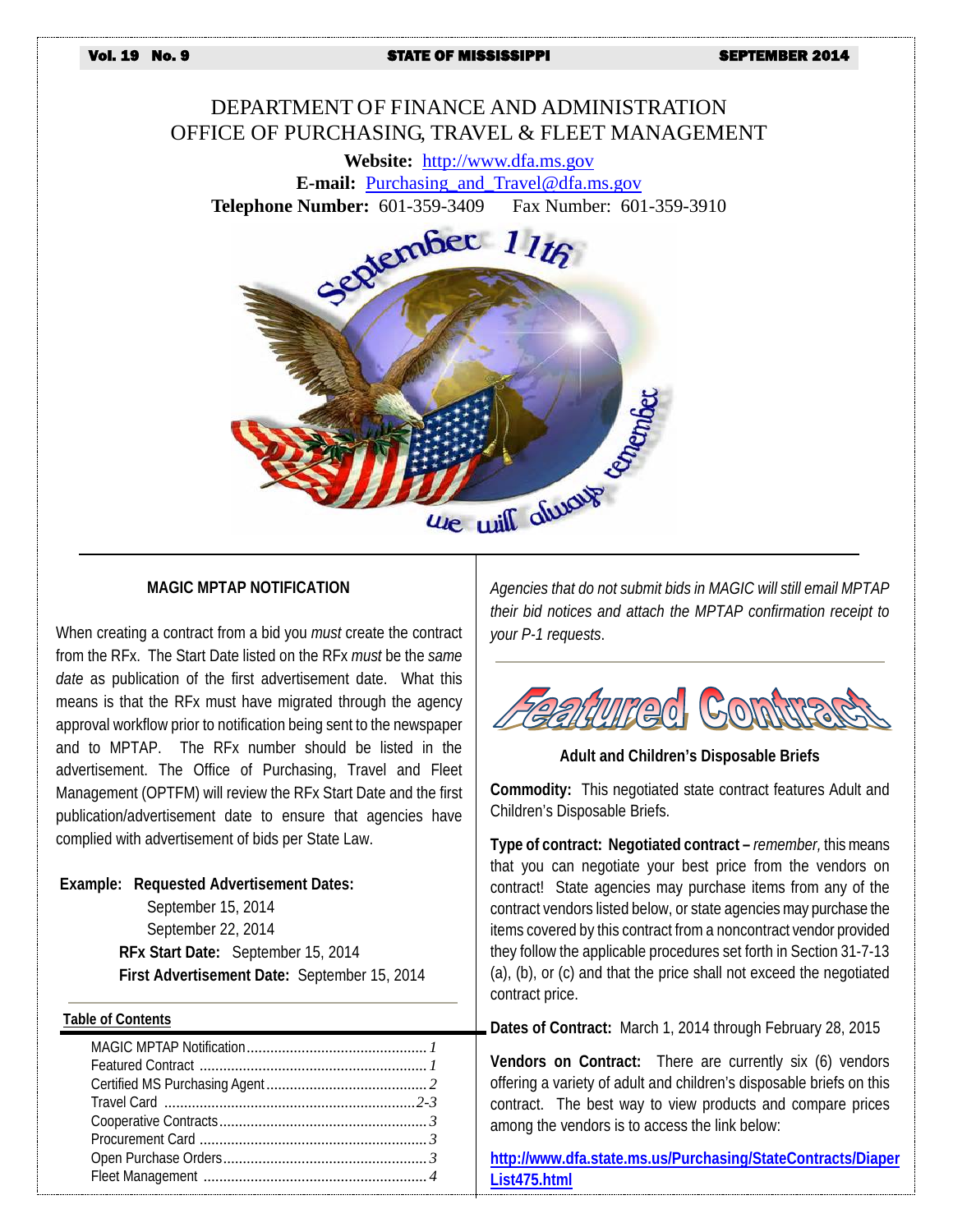### **PURCHASING NOTES – September 2014**

**Contract Analyst: Regina Irvin[, regina.irvin@dfa.ms.gov](mailto:regina.irvin@dfa.ms.gov)**

**Contract Spend:** During the last period, this contract had a spend of *\$175,909.04.*

# **Certified Mississippi Purchasing Agent**

**Upcoming Training Dates: 2015 Training Schedule for Certified Mississippi Purchasing Agent (CMPA) Class Cost of Class is \$75.00**

**2015 Training Schedule for Certified Mississippi Purchasing Agent (CMPA) Class**

- January 27-29 ITS
- February 24-26 ITS
- $\bullet$  March 23-25 ITS
- April 28-30 ITS
- August 25-27 ITS
- September 22-24 ITS
- October TBA
- November 17-19 TBD

#### **Travel Card Program Notes**

**(1) How do I change the Single Transaction action limit for a cardholder?** This request can be emailed to [laurie.pierce@dfa.ms.gov.](mailto:laurie.pierce@dfa.ms.gov) The change will be made and documented on the application on file for the cardholder in OPTFMs files.

**(2) How do I change the Credit Limit for a cardholder?** This request can be emailed t[o laurie.pierce@dfa.ms.gov.](mailto:laurie.pierce@dfa.ms.gov) The change will be made and documented on the application on file for the cardholder in OPTFMs files.

**(3) Can the travel card be used to make a hotel reservation and pay for hotel charges?** Absolutely. This is an authorized expense on the Travel Card. If the cardless account is being used, multiple employees may have reservations made to the account. If an individual travel card is being used, only the expenses for the cardholder may be charged, and the same is true for an employee who has checked out a department card. The Travel Card may not be used to book conference rooms at hotels for seminars, workshops, conferences, etc.

**(4) Can the Travel Card be used to pay for meals?** No, meals are considered an unauthorized charge on the Travel Card. They may be paid for by the employee and reimbursed using a travel voucher. Check with your agency to see if meals are reimbursed if you have questions about it specific to the trip you are taking.

**(5) When is payment due on the Travel Card?** Your program coordinator will be sure the statements are reconciled and forwarded to the proper personnel for payment when the bill arrives. Late payments, no payments and partial payments are not the best practices. According to the Travel Card Guidelines,

the balances are only carried over for disputed amounts; otherwise, payment in full is expected no later than net 45 days. Seriously delinquent accounts may result in the Travel Cards being suspended until payment is rendered.

**(6) Can an out-of-state vendor charge sales tax for items purchased using the Travel Card?** Yes, the sales tax exemption is only applicable to vendors in Mississippi. The Office of Purchasing and Travel does not have the authority to tell another state's vendors not to charge State of Mississippi agencies sales taxes. However, if you indicate that you are purchasing an item on behalf of a tax exempt state agency and ask if the out-of-state vendor would give your agency the same tax exemption that is extended to state agencies in their state, some will honor the request.

**(7) Can the Travel Card be used to pay for conference registration for an employee?** Yes. The Travel Card may be used to pay for registration where a travel will be taking place; however, sometimes it will decline. The reasons for this involve Merchant Category Codes (MCC Codes) being blocked. If this happens, contact your program coordinator, who will then email the Travel Office and the code will be unblocked for the amount of time you are doing registrations. OPT's recommendation is that anytime you know you will be making reservations to contact your program coordinator who will alert OPT and you can save some time.

**(8) Can the Travel Card be used to pay for membership fees for an employee?** No. The Small Purchase Procurement Card (P-Card) should be used for that or you may choose to use another method of purchasing.

**(9) Hotels in Mississippi are refusing to honor my request for sales tax-exemption when I use the Travel Card. What should I do?** They may require proof, such as a tax-exempt letter, etc. Inform the desk clerk you are paying with a State-issued credit card, not a personal one. If they still refuse to honor it, ask to speak to the Manager. If the Manager refuses, you have two choices. You can opt to find another hotel or make note of the problem to attach to your receipts, etc., upon your return and indicate that you did your due diligence and had to pay the sales tax.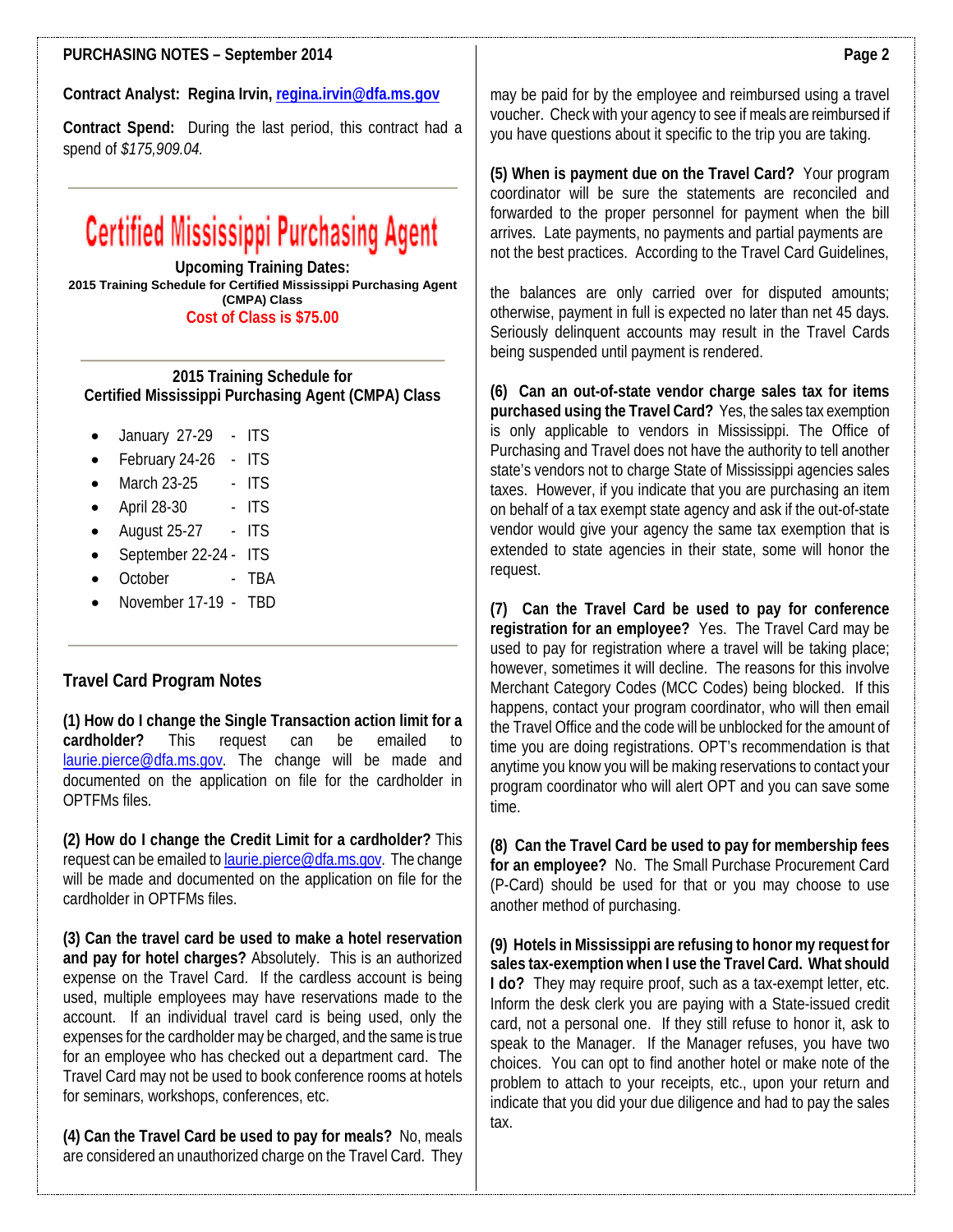## **PURCHASING NOTES – September 2014**

**(10) Can I use my Travel Card internationally?** Sure! Please inform your program coordinator of your plans and they will

contact OPT so the travel dates can get to the Bank and they can open up country codes, etc.



# *Cooperative Contracts*

The Office of Purchasing, Travel and Fleet Management (OPTFM) has established agreements with Western States Contracting Alliance, through the vendors FedEx Corporate Service, Inc., and United Parcel Service for small package delivery service. These contracts have been extended through August 27, 2015.

OPTFM has also extended the contract with Education and Institutional Cooperative for hand tools, accessories and supplies through the vendor Grainger. **This contract is for use by universities and community colleges only.** These cooperative contracts can be viewed on our website at the following link: [http://www.dfa.state.ms.us/Purchasing/StateContracts/Cooperativ](http://www.dfa.state.ms.us/Purchasing/StateContracts/Cooperative.html) [e.html](http://www.dfa.state.ms.us/Purchasing/StateContracts/Cooperative.html)

# *Procurement Card*

The Office of Purchasing, Travel and Fleet Management is proud to announce that as of September 1, 2014, Symone Bounds will be taking on the role of State Procurement Card Administrator. In May of 2012, Symone received a Bachelor of Science degree in Paralegal Studies with a minor in General Business from MS University for Women. She furthered her education at MS State University and in December of 2013, she received her Masters of Public Policy and Administration. In her spare time, Symone enjoys spending time with family, friends, and her dog Sammie.



We know that MAGIC has consumed much of your time for the last 2 months, however, we will be continuing our reviews of procurement card programs

with state agencies. You may be receiving a letter from OPTFM requesting documents for a P-card review. If there are too many documents to copy, you may send OPTFM the originals or you may request that we come to your agency to perform the review.

OPTFM always encourages use of the procurement card. This program continues to grow**.** Please remember that you **can** use the procurement card for contract items as well as non-contract items. A list of prohibited purchases is located on OPTFM's website under the P-card guidelines section.

If you need assistance or information concerning our P-card program please contact Ross Campbell or Symone Bounds. Our contact info is:

*[Ross.Campbell@dfa.ms.gov](mailto:Ross.Campbell@dfa.ms.gov) or 601-359-2004 [Symone.Bounds@dfa.ms.gov](mailto:Symone.Bounds@dfa.ms.gov) or 601-359-9373*

## **Procedure for Open Purchase Orders**

Open Purchase Orders (P.O.s) were established to give agencies the opportunity to make multiple purchases from one particular vendor for an allotted period of time. Open P.O.s are convenient for organizations to have; however, when requesting for an Open P.O. to be approved by OPTFM, remembering key factors will ensure a more fluid approval process. The justification letter can be described as one of the most key components of the request for approval submitted by an agency. Therefore, agencies should double check to make sure that the following information is included in the justification letter:

- The justification letter should be on *Agency Letterhead.*
- Letter should explain the *reason why an approved Open P.O. is a necessity f*or the agency instead of a regular purchase order (This portion of the letter should include the *estimated amount of regular purchase orders* that would be placed if an Open P.O. would not be approved).
- A *general description of the commodities/services* that will be obtained from the Open P.O., as well as, the *maximum amount of the commodities/services* that will be made per invoice
- *P-1 Listing Form*
- The *certification statement* ("This is to certify that only the commodities/services shown will be purchased and that no items currently covered by any state contract will be purchased under the terms of this purchase order without proper approval from the Office of Purchasing, Travel and Fleet Management. This procedure will not be used to separate purchases so as to circumvent any laws, regulations or policies of the State of Mississippi.").
- *Signature of the agency Procurement Director or designee.*